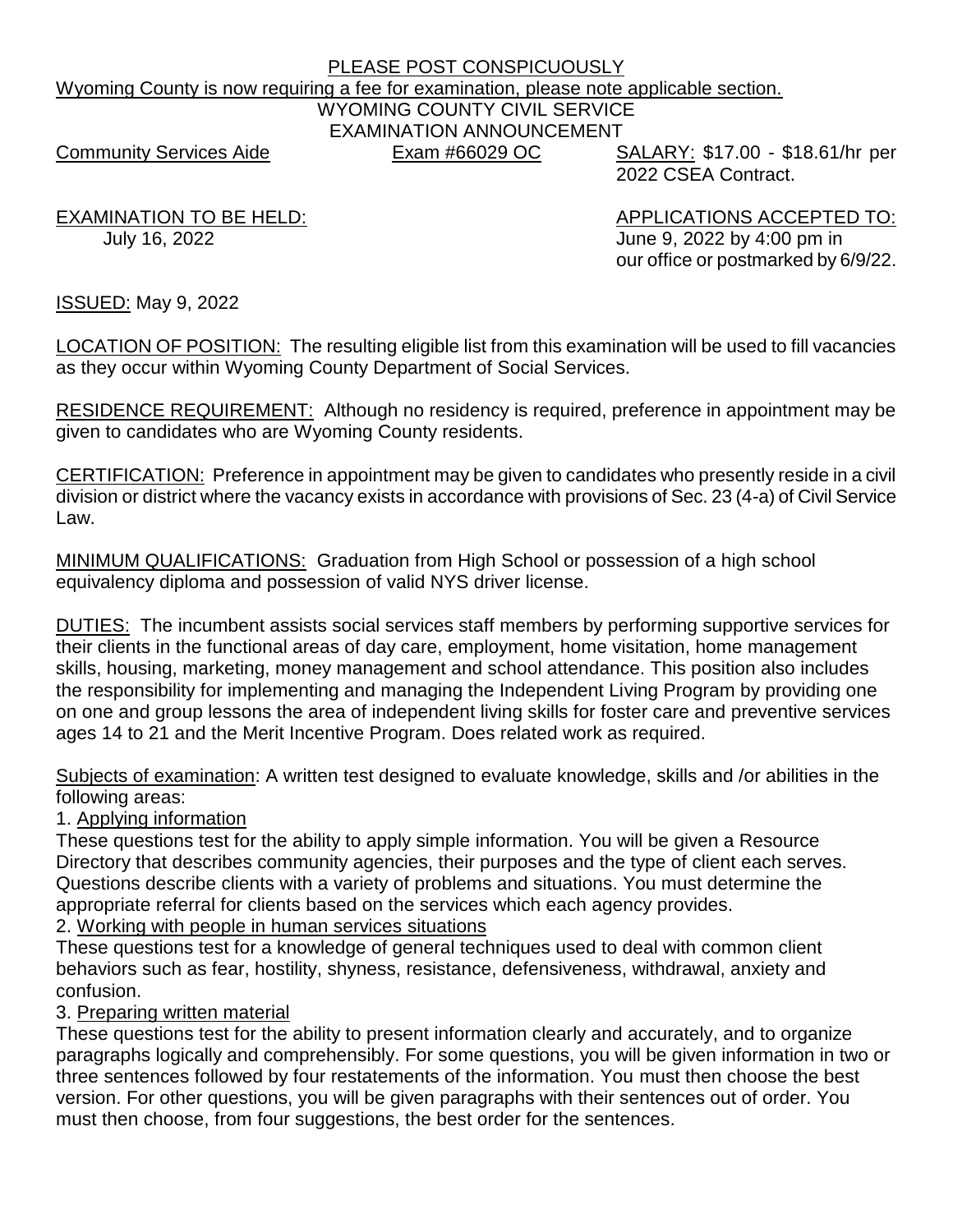### Community Services Aide **Exam #66029 OC** Continued Continued

### 4. Interviewing

These questions test for knowledge of the principles and practices employed in obtaining information from individuals through structured conversations. These questions require you to apply the principles, practices, and techniques of effective interviewing to hypothetical interviewing situations. Included are questions that present a problem arising from an interviewing situation, and you must choose the most appropriate course of action to take.

The New York State Department of Civil Service has not prepared a test guide for this examination. However, candidates may find information in the publication "How to take a written test" helpful in preparing for this test. This publication is available on line at: www.cs.state.ny.us/testing/testguides.cfm

**Candidates are permitted to use quiet, hand-held, solar or battery powered calculators. Devices with typewriter keyboards, "Spell Checkers," personal digital assistants, address books, language translators, dictionaries, or any similar devices are prohibited.**

SABBATH OBSERVERS/DISABLED CANDIDATES/MILITARY MEMBERS: If special arrangements for testing are required, indicate this on your application. Any member of the Armed Forces of the United States of America, who having duly filed an application to compete in a scheduled competitive examination for Civil Service employment by the State of New York or any of its subdivisions and who due to active military duty is deprived of the opportunity to compete in such examination shall be provided with an opportunity to compete, under terms and conditions deemed appropriate by the State Department of Civil Service or Municipal Commission, by way of a special military make-up examination.

This examination will be prepared and rated in accordance with Section 23-2 of the Civil Service Law. The provisions of the New York State Civil Service Law, Rules and Regulations dealing with the preparation and rating of examinations will apply to this examination.

Current members of the Armed Forces may apply for Veteran's credits by filing an AApplication for Veteran=s Credits 
ightarrow Corre VC-1). Proof of military status must also be presented and verified in order for consideration of granting of Aconditional $\equiv$ Veteran's credit. Acceptable proof may include a military I.D. card, military orders, or others official military document that substantiates active military service at time of exam. This documentation and VC-1 Form must be received prior to the establishment of the Eligible List for this examination. The Aconditional estatus of the additional credits will remain until proof is provided indicating that the service was in time of war and that the veteran received an honorable discharge, or was released under honorable circumstances.

VETERANS: Disabled and non-disabled war veterans who are eligible for additional credits must submit an application for veteran credits with **EACH** application for examination. Candidates who wish to claim veteran credits on an examination should request an application and information sheet from the Wyoming County Civil Service Office. Veterans application forms will also be available upon request at the examination center. The completed forms must be received before the eligible list for this examination is established in order to utilize additional credits.

In conformance with section 85-a of the Civil Service Law, children of firefighters and police officers killed in the line of duty shall be entitled to receive an additional ten points in a competitive examination for original appointment in the same municipality in which his or her parent has served. If you are qualified to participate in this examination and are a child of a firefighter or police officer killed in the line of duty in this municipality, please inform this office of this matter when you submit your application for examination. A candidate claiming such credit has a minimum of two months from the application deadline to provide the necessary documentation to verify additional credit eligibility. However, no credit may be added after the eligible list has been established.

> APPLICATION FORMS MAY BE OBTAINED AT THE WYOMING COUNTY CIVIL SERVICE OFFICE 338 N. Main St., Thomson Hall Warsaw, New York 14569 Telephone: 786-8830 Hours: Monday through Friday 8:00 a.m. - 4:00 p.m.

### **OR DOWNLOAD AN APPLICATION AT** [www.wyomingco.net](http://www.wyomingco.com/) **(click on the civil service link)**

WYOMING COUNTY -- AN EQUAL OPPORTUNITY/AFFIRMATIVE ACTION EMPLOYER